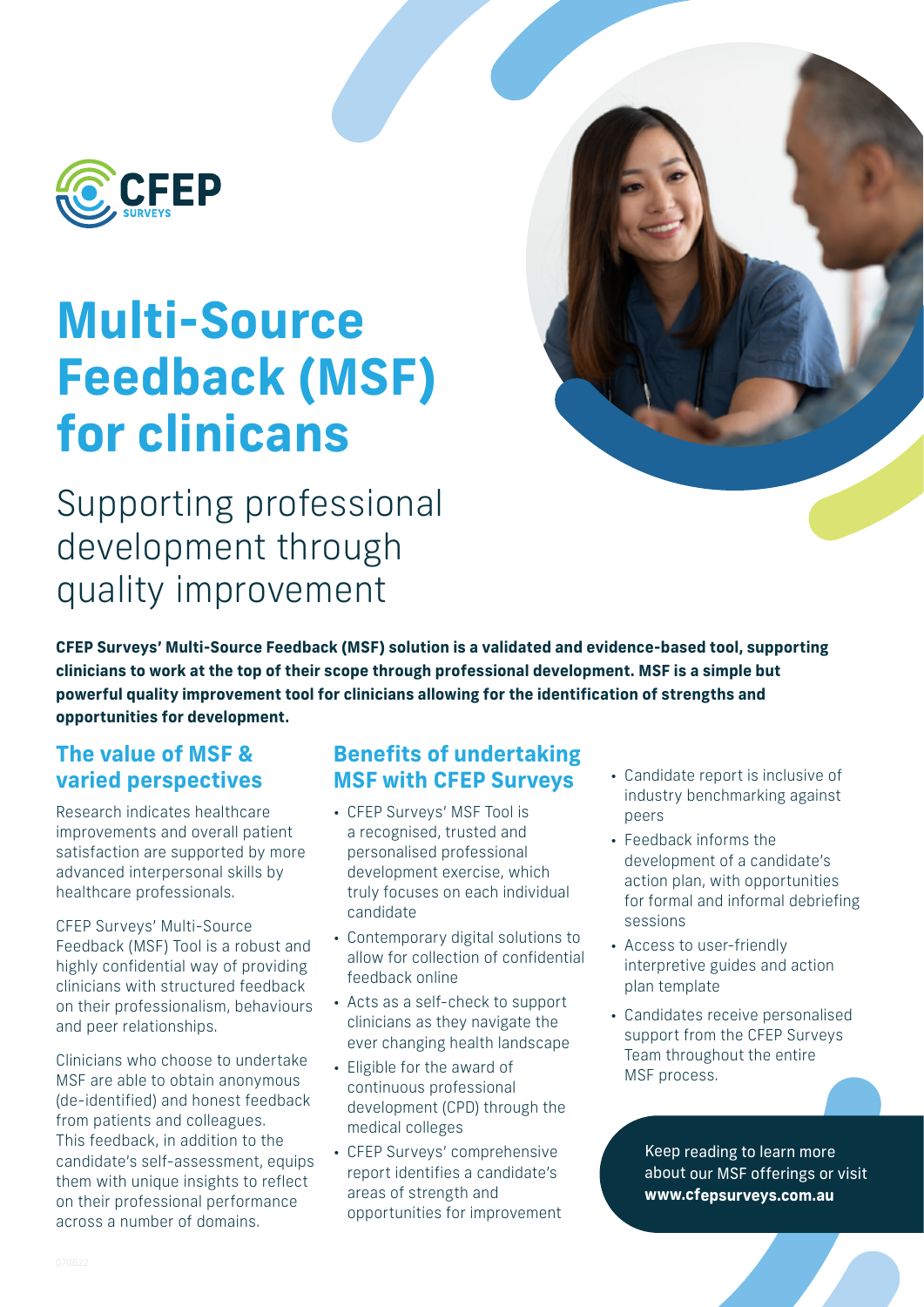## **ANNUAL CYCLE OF MULTI-SOURCE FEEDBACK FOR CLINICIANS**



CFEP Surveys' MSF process is easily navigated, allowing clinicians more time to focus on their patients. Further details relating to the MSF process are provided below:

## Interpersonal Skills Questionnaire (ISQ)

#### *Provided to patients*

- Provides insights into a candidate's interpersonal skills from the patients' point of view including communication, respect, listening, explanations, trust, and the patient as a partner in care.
- Provided to patients post-consultation to gain feedback on their care experience with the individual clinician.
- Accessed and completed via a unique URL or QR code (sent by the candidate's administration team via SMS and/or email), with paper-based surveys available on request.

## Colleague Feedback Evaluation Tool (CFET)

#### *Provided to peers and colleagues within and/or outside of the team*

- Provided to a mix of professional associates (clinical and non-clinical) of the candidate's choosing.
- Focused on the professionalism of the candidate as perceived by peers and colleagues, inclusive of working relationships, boundary setting, self-care, and professional competence.
- Accessed and completed via the CFEP Surveys secure portal, following the provision of an email contact list by the individual candidate.

## Self-assessment questionnaire (SA)

#### *Undertaken by the individual MSF candidate*

- Highlights areas of strength and areas for improvement to support professional development.
- Questions are identical to the CFET to aid comparison of self-perceptions to those of their colleagues.
- Accessed and completed by the candidate via the CFEP Surveys secure portal.

## Reporting

Candidates will be provided with a personalised, confidential report, highlighting key findings and benchmarked results.

Each tailored report is approximately 30 pages, and provides easy-to-read and meaningful data, inclusive of tabulated and graphically presented data.